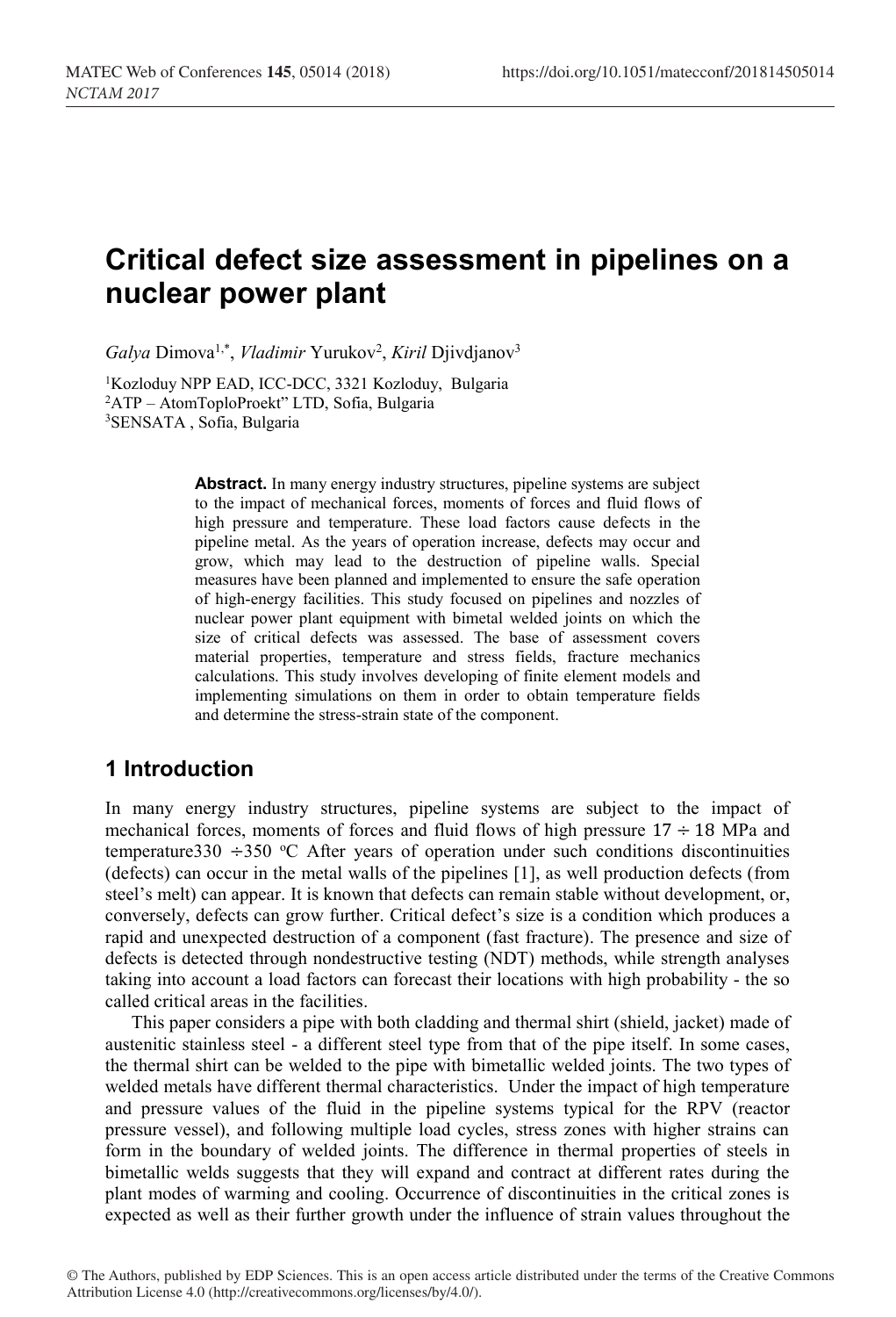different operation conditions NOC (Normal Operating Conditions), DNOC (Deviation of Normal Operating Conditions) thus turning into defects of metal [2]. To ensure safe operation of NPP pipeline systems with bimetallic joints, it is important to specify/predict the place and the growth of discontinuities. Prediction of the defects behaviour is essential. Such information will enable the prioritised examination of these critical zones in full scope and using testing techniques ensuring high data resolution. The process of studying discontinuities and justifying their behaviour provides a modern approach to safe operation of the facilities with relatively low investments.

The purpose of this paper is to present the approach for detecting of critical zones in bimetallic pipe nozzles, where it is justified to presume that defects will appear, and assess the defects' critical dimensions. This study used a really existing object – nozzles of the reactor pressure vessel emergency core cooling systems. A 3D FEM (Finite Element model) model of the object of study was prepared in which commercial software product was used to made the geometry, the finite elements mesh and then to imitate the load factors (pressure, temperature, forces& moments) in the different operating modes of a nuclear power plant. The strength analyses identified the critical zones where series of discontinuities (defects) are postulated. These can be different types of defects, such as planar ones of the crack type, axially oriented as well as circumferentially – (postulated as) semi elliptical, located on the interface surface (i.e. sub clad ones) or elliptical internal ones (i.e. in the pipe wall, far from the cladding and outer surface). Growth of defects under the operating environment impact was imitated using software. A limiting condition for the calculations is that these defects should not lead to a fast fracture of the nozzle. Through solving the inverse problem, or reverse iteration, the maximum size defect is determined that, on the one hand, can be detectable via ultrasonic nondestructive testing and, on the other, the defect will not reach its critical size throughout the planned operational lifetime of the equipment.

The study is expected to assist in the development of the processes of repair, maintenance, and monitoring of pipeline systems as well as the projects for their long-term operation once their design lifetime has been reached. The study is also intended to support the systems qualification processes of nondestructive testing, and to ensure risk-informed control.

# **2 Methodology**

#### **2.1 Calculations of strains-stresses fields**

Unstable condition of reactor unit equipment most often occurs under DNOC and EC – Postulated Accidents (Emergency Conditions). On the other hand, the defects develop due to the cycle loads of the nozzle, affected by different mechanical and thermal influences typical for the NOC, DNOC, and HT modes (HT – Hydrotest or Pressure Test). The number of the actual repeats of the operations transient modes was taken from the I&C ( I&C - Instrumentation and Control System for technological data collection measured by sensors) and MDS System measurements (MDS – Monitoring and Diagnostic system for collection of supplementary data (temperature of the metal, stress and strain, etc.) The calculations of stress and strain fields cover all the operation modes of the nuclear power plant [2]. The calculations have considered specific load factors typical for Nuclear Power Plant, [3] a) inside / outside pressure in the pipeline system; b) pipeline weight; c) fluid weight; d) residual stress after welding; e) seismic loads; f) load originating from supports; g) dynamic forces of fluid pulsations, vibrations; h) stresses generated by temperature differences and differences between the materials thermal expansion coefficient (base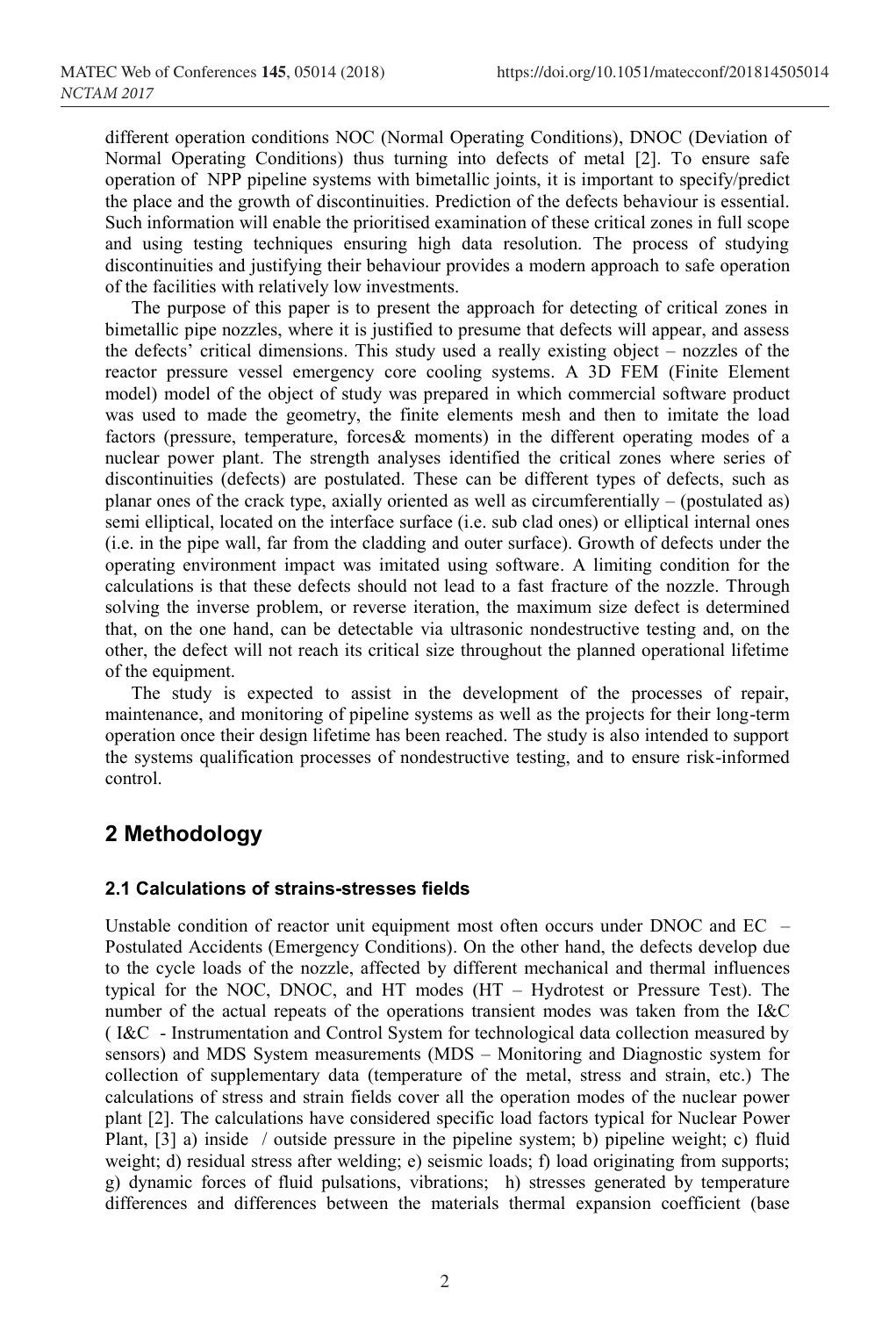metal, weld metal); j) stresses due to pressure and thermal fluctuations. To complete the structural analyses a 3*D* finite elements model (FEM) of the pipeline was created, using CAE module pack NISA (originally developed by EMRC co, now Crane co), [3].

The first stage of the structural calculations covers assessment of thermal transients and included simulations of the transients' heat transfer (taken into account processes of convection and conductivity) at different operational transient modes. The pipeline temperature distributions in the model of the tube and nozzle for the different moments of the analyzed temperature transients were produced by FEM simulations using NISA's the HEAT III module.

The second stage of the study considers the mechanical loads added to the thermal ones. Strain-stress conditions (SSC) for every characteristic situation of transients is defined by FEM simulations using module NISA II. The result represents the distribution of total stress due to both thermal and mechanical loads.

After the structural stress calculations, the pipeline nozzle sections with the greatest equivalent stresses were defined.

#### **2.2 Size assessment of the critical defects**

Following the structural calculations, in the critical zones thus identified, the presence of a family/series of defects are postulated, supposing every defect's semi-axis have a size of  $a_0 = a + \Delta_a$ , Fig. 1.

 $a -$ depth (minor semi-axis) of a schematized (semi-)elliptical defect;

 $\Delta_a$  - an uncertainty value followed by ultrasonic testing UT procedure



**Fig.** 1. Defect schematization,  $h = a_0$  - semielliptical,  $h = 2a_0$  - elliptical, for both types - $l = 2c$ ; *h* – depth of a schematized (semi-) elliptical defect, *l* – length of a schematized (semi-) elliptical defect; *b* – size of a ligament. If the ligament, b, between the defect and outer surface is smaller than  $a_0/9$ , then the defect is considered a (conditional) surface one

(a) Semielliptical conditionally surface defect (b) Elliptical inner defect (embedded crack).

Under the different operating conditions of the component, the defect will be expected to develop by growing (however, it is also possible that the defect will not grow within the operational lifetime limits). The growth of the defect *da* can be detected by nondestructive testing of the pipeline zone, with an uncertainty value of  $\Delta_a$ . In reality, on NPPs in operation, non-destructive tests on components are not performed continuously, but at specified time intervals. Considering the intervals between pipeline NDTs and the increment value *da* over one interval, the defect will reach a size of: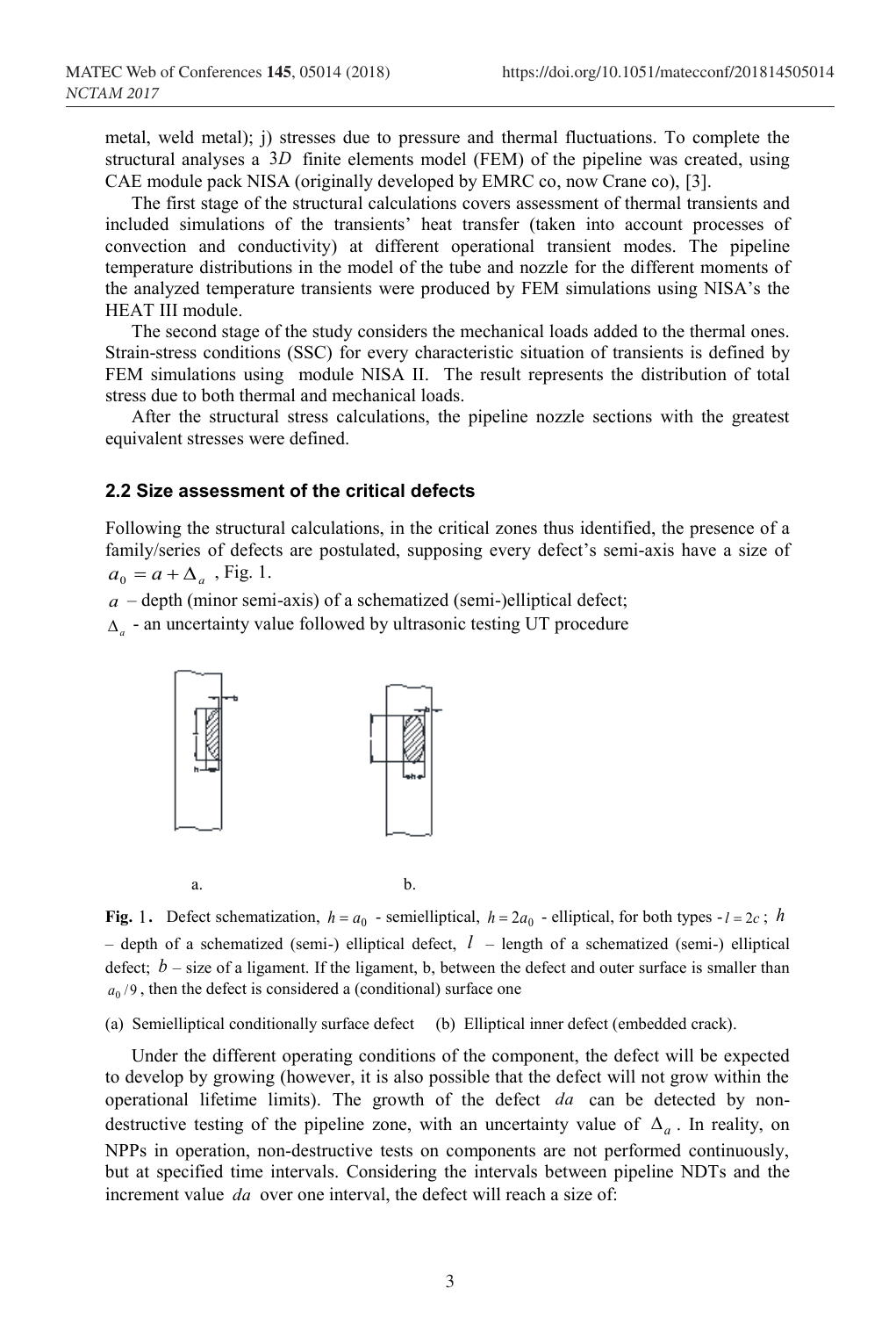$$
a_1 = a_0 + da \text{; or } a_1 = a + \Delta_a + da \tag{1}
$$

Repeating this step, after  $n$  NDT intervals the defect will reach the size of:

$$
a_n = a_{n-1} + \Delta_{a_{n-1}} + da_{n-1} \tag{2}
$$

This step is reiterated until the end of the pipeline system operating lifetime (limiting condition), while the defect should not reach its critical size during this limiting timeframe. The target is to define that value of  $a_n$ , for which the defect will not reach its critical size  $a_{\text{crit}}$ , or  $a_n \leq |a|$ 

[*a*] - critical size of a schematized (semi-) elliptical defect

The growth rate of the defect *da* is defined according to the Methodology [1].

The defect growth of a component subjected to cyclic loads is calculated by the Paris model [1,2].

$$
\frac{da}{dN} = C_0 \left(\frac{\Delta K}{\sqrt{1 - R}}\right)^m \tag{3}
$$

*N* – number of load cycles;  $\Delta K = K_{\text{max}} - K_{\text{min}}$  – range of stress intensity factor

 $C_0$ , *m* - material properties; *R* - loading cycle asymmetry coefficient

The limit condition of a pipeline with a defect is determined as follows [3]: - for ferritic components (SIF criterion or fracture toughness criterion):

$$
K_I \leq [K_I] \tag{4}
$$

- for ferritic and austenitic components (limit load failure (LLF) criterion)

$$
R_F^T = 1.2.R_{P_{0.2}}^T
$$
 (5)

 $K_i$  - stress intensity factor,  $MPa.\sqrt{m}$ 

 $[K<sub>i</sub>]$  - allowable value of stress intensity factor, after applying all safety factors

 $R_{p_0}$ <sub>2</sub> – yield strength, MPa;

A dedicated software code developed specially for the current work was used to determine the nozzle critical defect size.

### **3 Input data**

The input data include drawings of the Dn300 nozzle ( *Dn* – diameter nominal of the tube) and actual geometric size values; material data and thermo-hydraulic loads under different plant operating conditions. The results provided apply to the Dn300 nozzles on the hydraulic accumulators (HA) of the upper and lower plenum chambers of the reactor pressure vessel (RPV) with a thermal sleeve of the passive system for ECC. The function of the Emergency Core Cooling System (ECCS); is to quickly inject boric acid solution in the RPV to cool down the core, and flood it in case of a loss of coolant accident (LOCA) when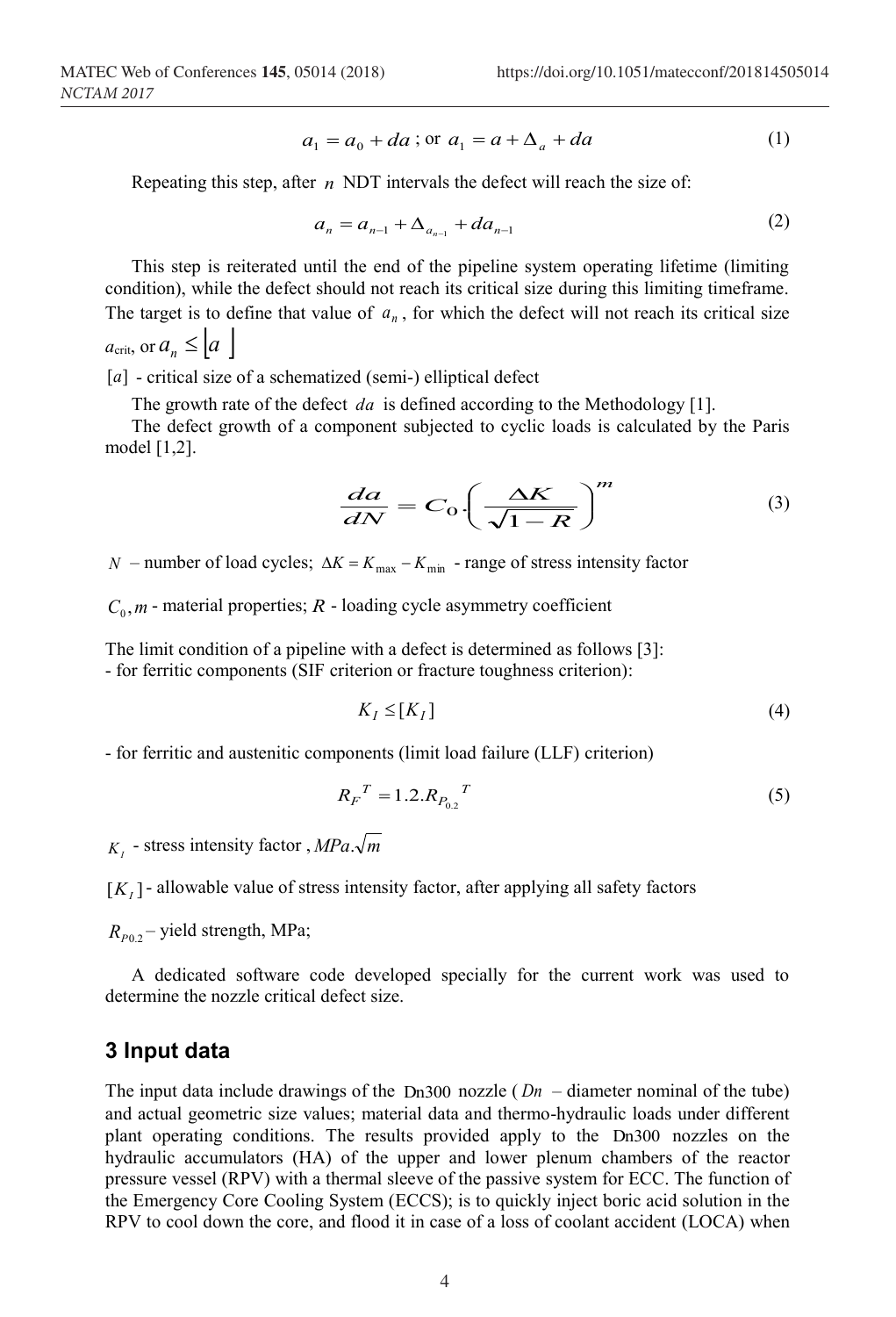the pressure  $(P_1)$  in the primary circuit drops below 5.9 MPa . The ECCS passive part comprises tanks (HA), Dn300 connecting pipelines between the HA and the RPV, and valves on the pipelines. The four Dn300 nozzles between the ECCS passive part and the RPV come in couples – two of which lie on the beltline diametrically opposite of the Dn 850 of the lower plenum chamber, and another two nozzles located on the beltline diametrically opposite of the Dn 850 of the upper mixing chamber. All the four Dn 300 nozzles have similar geometry. Each of them has a thermal mantle (jacket) from stainless Cr-Ni austenitic steel welded through bimetal Y-type welded joints.

Stress calculations are performed taking into account the internal pressure, dead weight and temperature gradients. Residual stresses in welding joints and in cladding are calculated for all operating conditions. The loads considerations in NOC are as follow [3]:1) Planned heating from cold condition to normal work condition at a rate of  $20^{\circ}C/h$ ; 2) Spurious actuation of the RPV emergency protection; 3) Planned cooling from normal work condition to cold condition at a rate of  $30^{\circ}C/h$ ; 4) Weight of the nozzle; 5) Total seismic load; 6) Heat transfer from pipeline system.

The loads considerations in DNOC are: 1) Shutdown of turbine valves; 2) Loss (total) of coolant; 3) Stopping of water feed to steam-generator; 4) Breaking of a steam-generator heat exchange tube; 5) Water injection (temperature  $60 \div 70^\circ C$ ) in pressuriser; 6) RPV cooling at a rate of  $60^{\circ}C/h$ .

### **4 Results and discussion**

The loads model and the strength calculations used 15 transients and conditions typical for ECCS for the *Dn*300 nozzle. Two emergency conditions regarded as representative for the defects growth were considered: a) in case  $P_1 < 5.9 MPa$ , and b) in case the passive component of ECCS should be actuated. The trend-curves of pressure  $P_t(t)$  and temperature  $T(t)$  are shown on Fig.2.



**Fig. 2a**. The trend-curves of pressure and temperature in LOCA: rupture of pipeline values of the coolant temperature, coming out from the RPV; values of the coolant temperature, coming in the RPV; injection: boric acid injected in the RPV (CL/HL – cold/hot legs)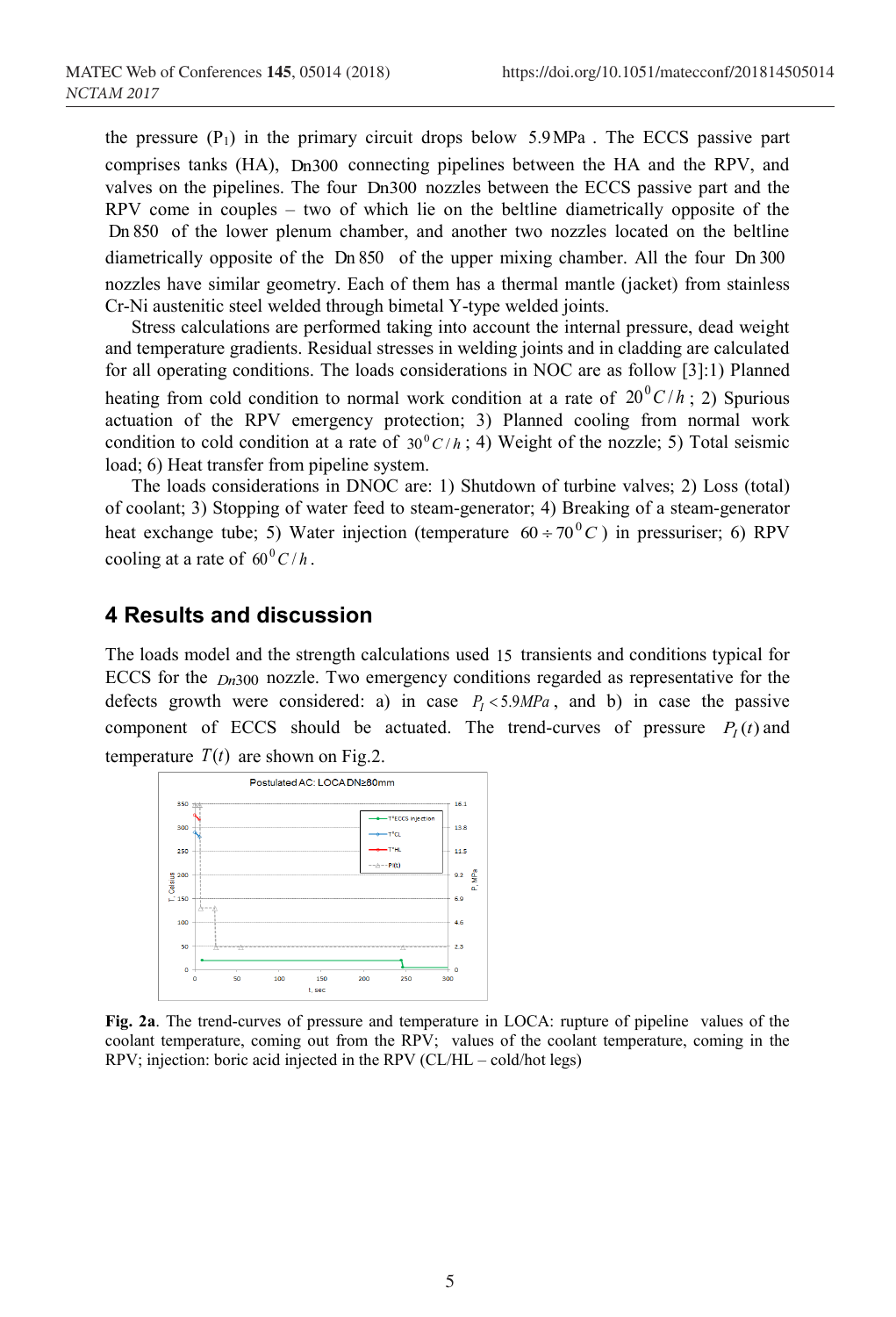

**Fig. 2b**. The trend-curves of temperature in EC: boric acid is wrongly injected into one of the accumulators YT. CL COP YT injection: values of the temperature of the coolant in the RPV (lower plenum chamber).

FEM of nozzle *Dn*300 is presented on Fig. 3.



**Fig. 3.** FEM of nozzle *Dn*300 . Ferritic welded joint (up) and bimetal welded joint (down)

The heat transfer transients of *Dn*300 nozzle FEM are shown on Fig. 4 . The initial and the boundary conditions for the thermal conductivity and structural calculations are illustrated. The process for determining the strength-stress condition of the *Dn*300 nozzle is demonstrated.



**Fig. 4.** *Dn*300 nozzle FEM – Boundary conditions applied for Heat transfer simulations (up) and for obtaining stress fields (down).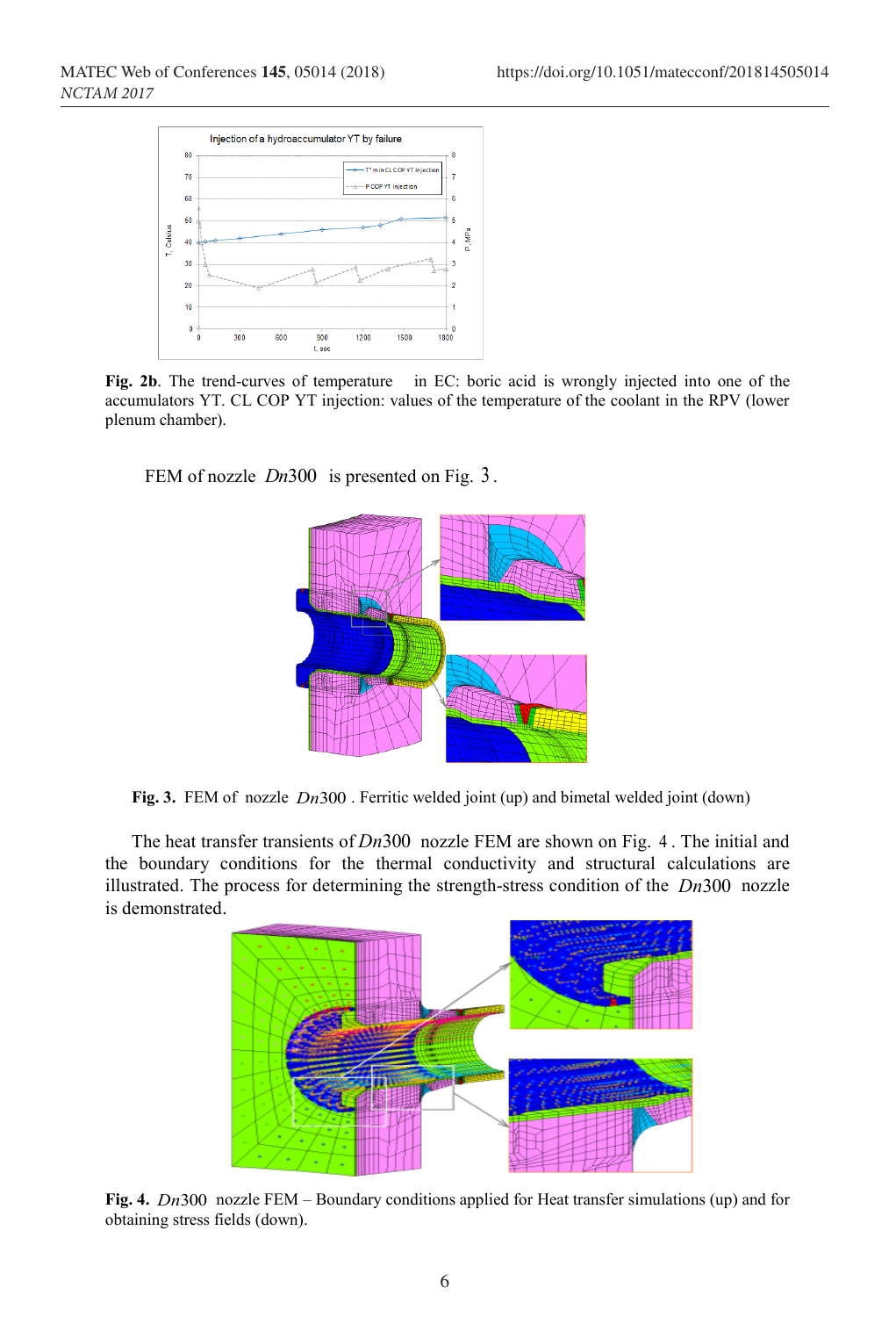The stress zones with maximum stresses are received by large selection of typical transients. The assessment of stress zones was based on the analysis of the distribution of the axial ( *Szz* ) and circular ( *Syy* ) stresses due to thermal loads under LOCA with  $Dn \geq 80$ *mm* rupture. Some typical transients were selected and the areas (cross-sections) with maximum stresses were identified, Fig.5.



**Fig. 5.** Areas of ECCS Dn300 nozzle subjected to transient at LOCA  $Dn \ge 80$ mm. Distribution of the temperature T at  $t = 40s$  and  $t = 300s$  (up). Distributions of the axial ( $\overline{Szz}$ ) stresses due to thermal loads at  $t = 9s$  and  $t = 300s$  (down).

The cross-sections for which calculations provided according to [1] are shown on Fig.6. The defects position was postulated at cross-sections  $1 \div 5$  and their size growth was calculated according to the Methodology [1]. The defects behaviour was assessed in terms of "worst-case scenario" for the defect's location and growth. The criterion for an admissible defect is  $h/l = 0.15$ , [3].



**Fig.** 6. Cross-sections for which calculations are provided according to [1]. Cross-section areas  $1 \div 5$ with maximum axial ( *Szz* ) stress due to thermal loads.